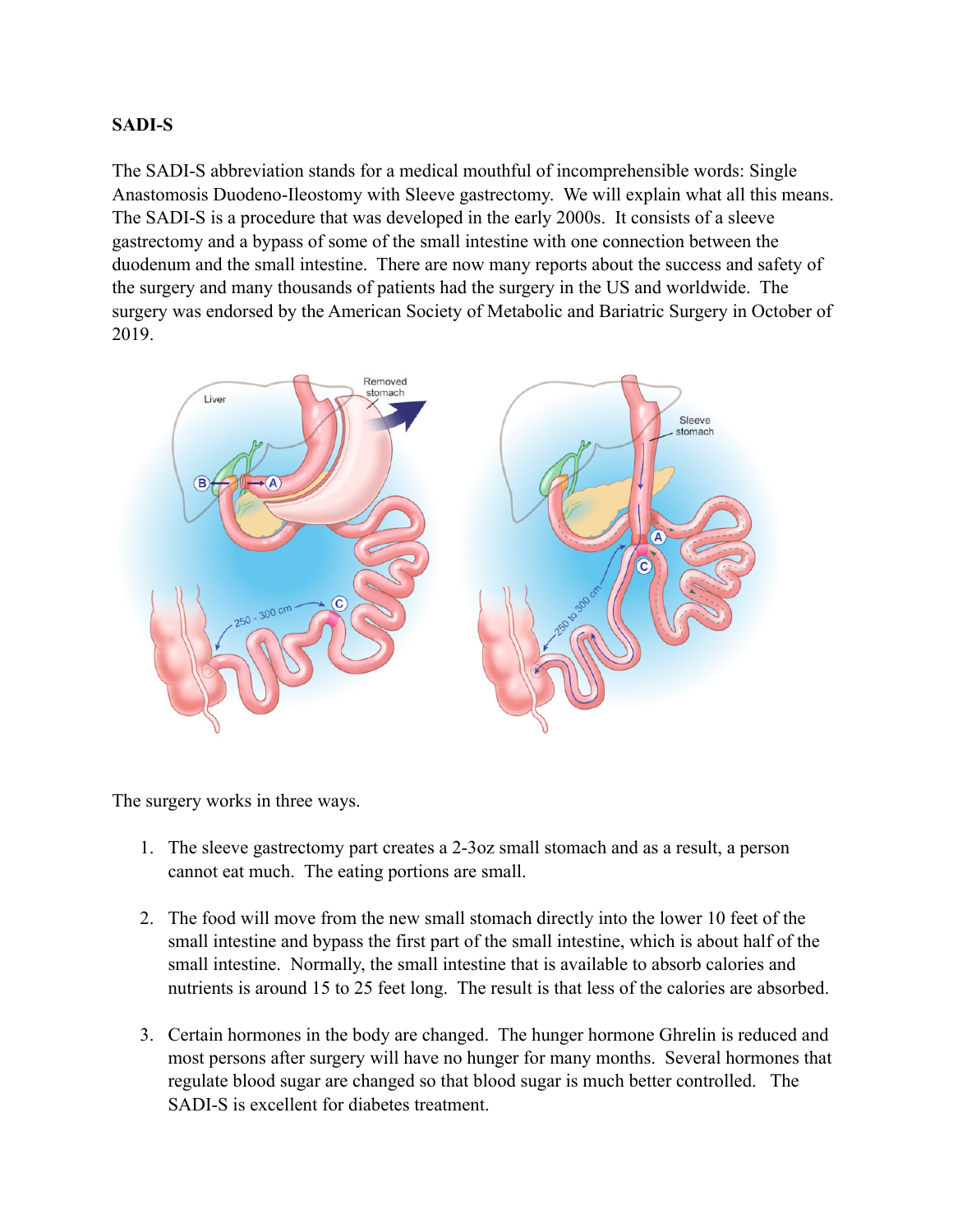The advantages of the SADI-S over the sleeve gastrectomy alone or over the gastric bypass are:

- **EXECUTE:** Better initial weight loss and better long-term weight loss than sleeve and bypass.
- Less chance that the weight will come back.
- Better diabetes treatment than sleeve and bypass.
- Much more stable blood sugar levels throughout the day than with sleeve and bypass.
- Less acid reflux than sleeve.
- Lower risk of internal hernia than gastric bypass.
- Lower risk of stomach ulcer than gastric bypass.
- Lower risk of abdominal pain than gastric bypass.
- Only one connection between structures in the abdomen rather than two in the bypass.
- Patients can take anti-inflammatory medications (NSAIDS).

Regarding the general surgical risks, they are the same as for sleeve gastrectomy and gastric bypass.

Disadvantages of the SADI-S over the sleeve gastrectomy alone or over the gastric bypass are:

- Newer procedure, 7-year results are available.
- More vitamin and mineral deficiencies than in the sleeve.
- 1-3 bowel movements per day in some persons.
- Occasionally diarrhea so bad, that a surgery needs to be done to correct this.
- Occasionally vitamin/protein/nutrient levels are so low that a surgery needs to be done to correct this.
- $\blacksquare$  A leak inside the abdomen happens with all three surgeries at a rate of 1-2 per 1000 patients. The SADI leak at the connection between the duodenum and the small intestine may be more difficult to treat than after gastric bypass.

Comparison of the three surgeries: Best/good/least

|                             | • Weight loss initial         | SADI / Bypass / Sleeve |
|-----------------------------|-------------------------------|------------------------|
|                             | • Weight loss long-term       | SADI / Bypass / Sleeve |
| $\mathbf{m}$ , $\mathbf{m}$ | Diabetes treatment            | SADI / Bypass / Sleeve |
|                             | • Daily blood sugar stability | SADI / Bypass / Sleeve |
|                             | • HTN, Sleep apnea, heart     | SADI / Bypass / Sleeve |
|                             | Reflux                        | Bypass / SADI / Sleeve |
|                             | • Sweet eaters                | Bypass=SADI / Sleeve   |
| $\blacksquare$              | High BMI                      | SADI / Bypass / Sleeve |
|                             | Ease of surgery               | Sleeve / SADI=Bypass   |

■ Ease of recovery All similar